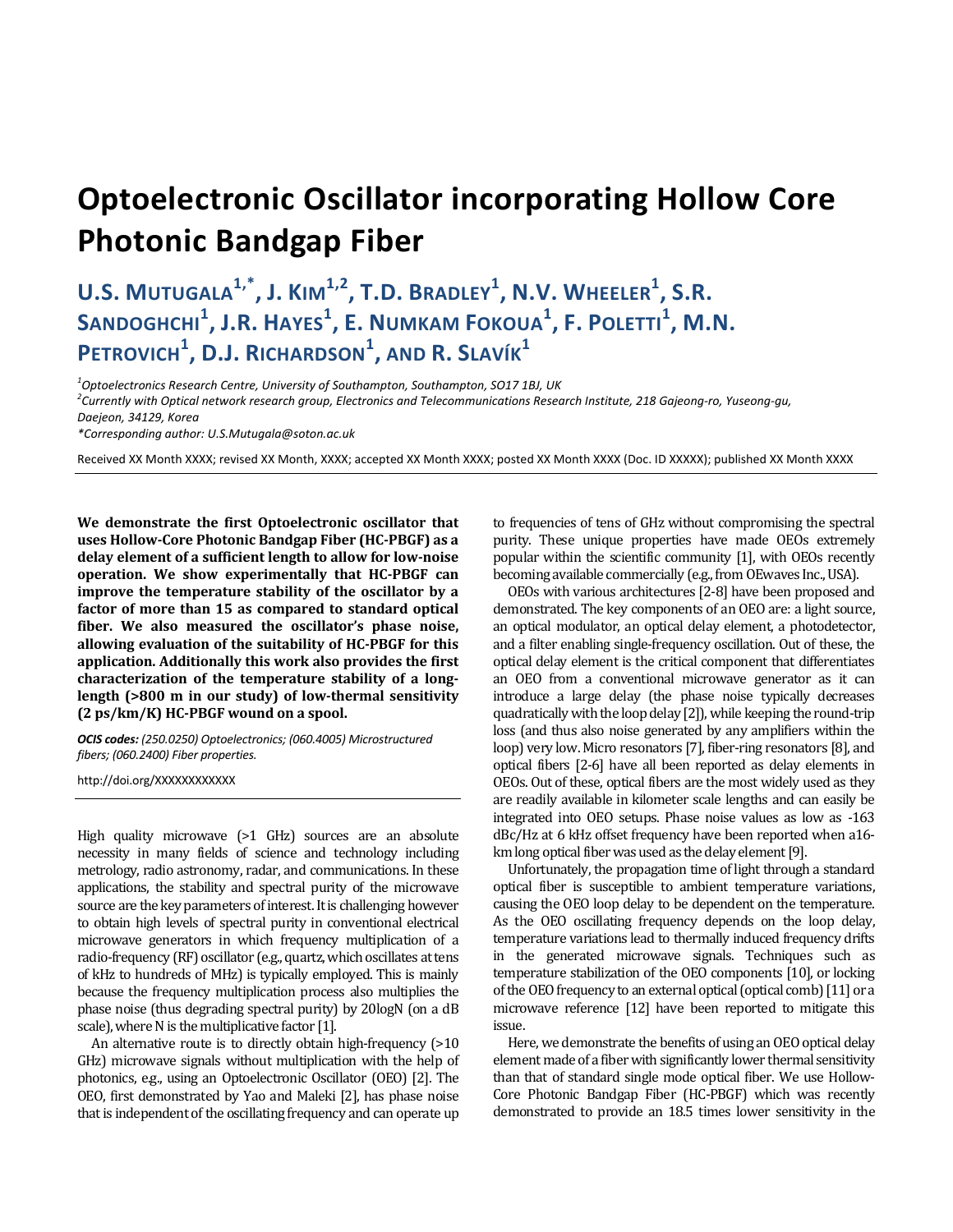introduced delay due to temperarute drift as compared to standard optical fiber [13]. Although the suitability of using HC-PBGF in OEOs has already been briefly discussed in the literature [14-16], the published reports up to now are limited to experimental demonstrations with HC-PBGF lengths of up to just a few tens of metres, which cannot support an OEO with sufficiently low noise (e.g. comparable to, or below, that of commerciallyavailable microwave instruments). Longer lengths of HC-PBGF are already reported to have a positive effect on the thermal sensitivity of fiber optic gyroscopes (235-m HC-PBGF length reported in [17]). Here, we use an 860 m long HC-PBGF delay element in an OEO and evaluate it for the first time in terms of temperature induced frequency drift, compare it with an OEO that uses standard optical fibre as a delay element, and show phase noise characteristics providing a clear demonstration of the suitability of such fiber for this application.

The thermal sensitivity of an optical fiber is characterized by the Temperature Coefficient of Delay (TCD). It is determined by the thermal dependance of the group index of the fiber and the thermal dependence of the length of the fiber, and can be expressed as [13]:

$$
TCD = \frac{1}{L} \frac{d\tau}{dT} = \frac{n_g}{Lc} \frac{dL}{dT} + \frac{1}{c} \frac{dn_g}{dT}
$$
 (1)

where  $\tau$  is the propagation time through the fiber, L is the fiber length, c is the speed of light in vacuum,  $n_g$  is the fiber mode group index, and T is the temperature. The first term on the right hand side of Eq. 1 describes temperature-induced fiber elongation and the second term the temperature-induced group index change. For fibers made of silica a TCD of 40 ps/km/K was reported, with the temperature-induced group index change (that is mainly caused by the silica glass thermo-optic effect) responsible for 38 ps/km/K and temperature-induced elongation responsible for only 2 ps/km/K [18]. The significantly lower TCD of HC-PBGFs [13] comes from the fact that the core is formed by an air-filled hole (as shown in Fig. 1a), which has a negligible thermo-optic coefficient. As more than 99.8% of light can propagate in the air core [19], the temperature-induced group index change is strongly reduced in HC-PBGF as compared to solid core fibers [13]. Although promising, current state-of-the art HC-PBGFs still suffer from significantly higher losses than those of solid core fibers (lowest losses reported to be 1.2 dB/km [20]), which is mainly caused by scattering. HC-PBGFs are also not strictly single-mode. The energy carried by higher-order modes or energy coupled from these modes back to the fundamental mode at the fiber output causes undesired multi-path interference. This can be minimized by optimizing the launch and output coupling conditions, making the light propagation through the HC-PBGF effectively single-mode. Any residual multi-path interference (due to, e.g., imperfect fiber launch and scattering) results in intensity noise of the light propagating through the HC-PBGFs [21], which is subsequently converted into phase noise in the OEO loop [22]. Thus, it is essential to measure the phase noise of the HC-PBGF-based OEO to evaluate the level at which the imperfectly-suppressed multi-path interference degrades the OEO performance.

The 10 GHz single-loop OEO we built for our demonstration is shown in Fig. 1b. The delay element consists of an 860 m long HC-PBGF which had a 19-cell core design [23] with a core diameter of 29.5 µm and an insertion loss of 7 dB (a cross-sectional Scanning Electron Microscope (SEM) image of the HC-PBGF is shown in Fig.

1a). The HC-PBGF was spliced to standard fiber pigtails, resulting in a total loss of 15 dB. Splicing HC-PBGFS to conventional single mode fibers is challenging and can lead to high insertion losses as in our case, due to high mode field diameter mismatch and heat induced deformation of the microstructure of the HC-PBGF. However, splicing strategies are being developed which can be used to reduce the splice loss to  $\sim$  0.5 dB per splice. [24]. The delay induced by the HC-PBGF fiber was 2.88  $\mu$ s (ng = 1.003 [19]). For comparison, we used a length of standard optical fiber in the OEO. To obtain identical delay, 588 m of standard fiber (with an  $n<sub>g</sub>$  of 1.468) would be needed. The nearest length we had in the laboratory was 500 m (Corning SMF-28e+,  $n_g$  =1.468 [25], referred to here as 'standard fiber'), which provided a slightly smaller delay of 2.45 µs. Both fibers (standard and HC-PBGF) were spooled on industry standard 16-cm diameter fiber spools. In the OEO setup, light from a continuous wave (CW) laser operating at 1550 nm was sent through a LiNbO<sub>3</sub> Mach-Zehnder modulator (MZM). Its output was amplified by a home-built Erbium doped fiber amplifier (EDFA), which contained a 10 m long Erbium doped fiber. This EDFA was needed in order to compensate for the HC-PBGF loss. The amplified signal was passed through a polarization controller before launching into the fiber delay element since HC-PBGF-to-standard fiber pigtail splices suffered from a slight polarization-dependent loss (which we measured to be  $\sim$  0.75 dB). A high-speed photodiode (PD) was placed after the delay element, converting the optical signal into an electrical signal. To obtain the same optical power level at the PD for both fiber delay elements, an optical attenuator was inserted behind the standard fiber. The electrical signal at the output of the PD was then amplified (by a low-noise RF amplifier with 17 dB gain), filtered (by a 10 GHz electrical bandpass filter with 8 MHz 3-dB bandwidth), and was then amplified again (by a high power RF amplifier with 37 dB gain) before splitting it between two outputs. One output served as the OEO output and the other was fed back into the MZM, closing the OEO loop. The MZM bias point was kept in quadrature using a feedback loop [26].



Fig. 1. (a) Cross sectional Scanning Electron Microscope (SEM) image of the HC-PBGF used, (b) experimental OEO setup. MZM: Mach-Zehnder Modulator, PC: Polarization controller, DE: Delay element, PD: Photodiode, RFA: RF amplifier, EDFA: Erbium-doped fiber amplifier, Att.: Attenuator, BPF: Band-pass filter, GPS: Global positioning system.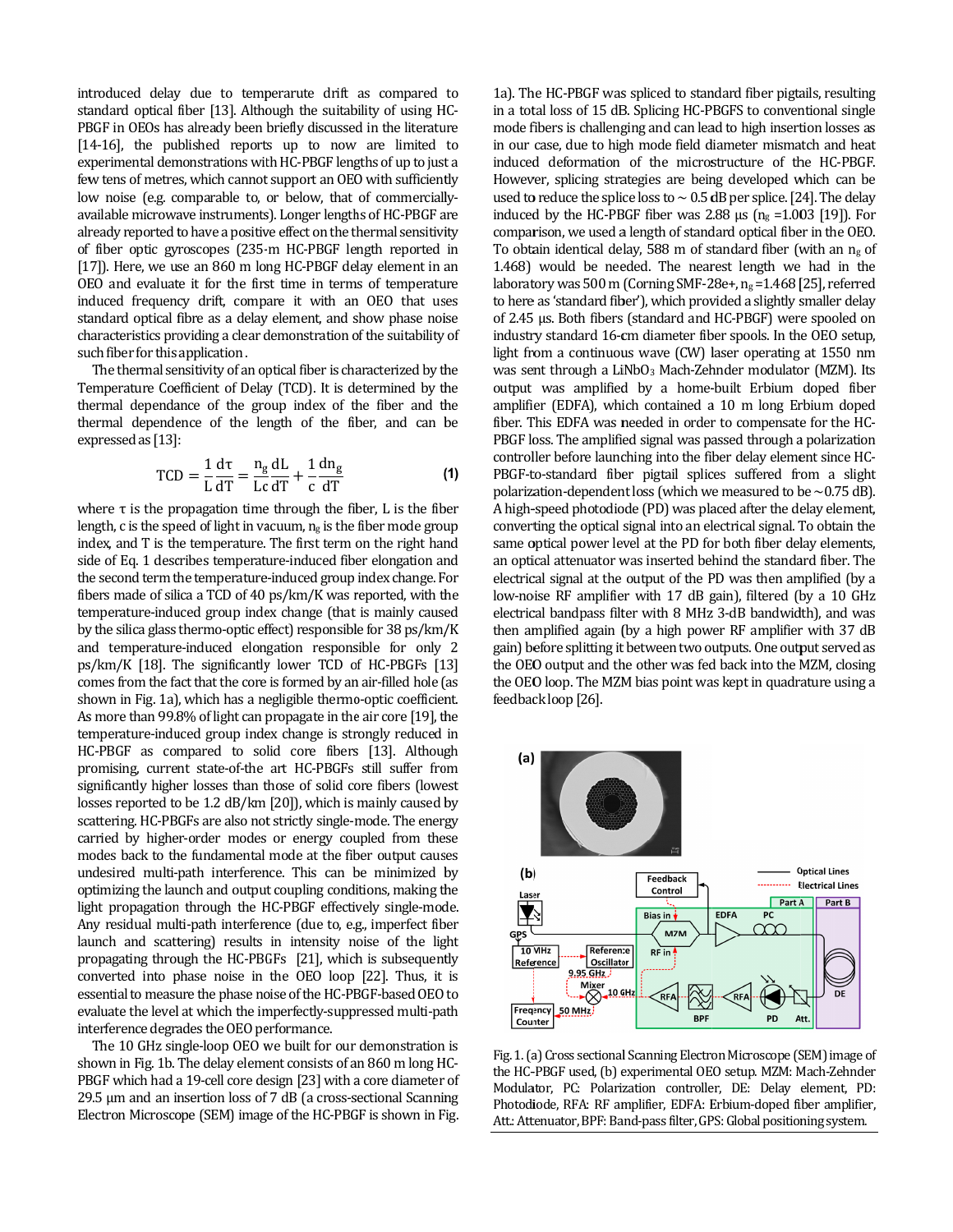The drift of the OEO carrier frequency (10 GHz) was measured using a frequency counter (model: FXM50, Menlo Systems GmbH, Germany) after down-converting the signal to 50 MHz by mixing it with a 9.95 GHz reference signal. The down converting signal (9.95 GHz) was obtained by detecting the  $40<sup>th</sup>$  RF beat tone of a 248.75 MHz optical frequency comb (model: FC1500, Menlo Systems GmbH, Germany). Both the frequency counter and the repetition rate of the optical frequency comb were locked to a high stability, GPS (Global Positioning System) synchronized, 10 MHz oscillator (model: RefGen 10491, TimeTech GmbH, Germany).

First, we measured the performance of the OEO by exposing it entirely (i.e. all of the constituent components shown in Part A and Part B in Fig. 1b) to ambient temperature variations. As shown in Fig. 2a, due to the switching on and off of the laboratory airconditioning unit, there was a periodic ambient temperature variation of 2 °C (measured with a thermistor placed between Part A and Part B (Fig. 1b) of the setup). Under these temperature variations, the OEO carrier frequency varied on average by 18 kHz and 120 kHz for the HC- PBGF and the standard fiber based OEOs, respectively (Fig. 2b). It should be noted that even though the OEO loop delay is mainly determined by the delay element, the optical and electronic components of the OEO shown inside Part A also contribute to the total loop delay (we measured this delay to be around 250 ns). Under these conditions, the HC-PBGF-based OEO frequency drift was 6.7 times lower than that of the standard fiberbased OEO. This result demonstrates that a significant frequency stability improvement is obtained with the HC-PBGF delay element when the entire OEO is subject to temperature variations.

To identify the ultimate frequency stability improvement that can be obtained with HC-PBGF as the delay element, we measured its net contribution to the overall OEO frequency drift. This required varying the temperature of the delay element whilst keeping the rest of the OEO loop (i.e. components in Part A, Fig. 1b) at a constant temperature. To do this, we placed the delay element in a temperature-controlled oven and enclosed the components in Part A in thermally-insulated foam box. Then we cycled the temperature within the oven between 26 °C and 36 °C (i.e. a 10 °C variation as shown in Fig. 3a) and measured the corresponding OEO carrier frequency drift.



Fig. 2. (a) Ambient temperature variation measured at the OEO setup (by placing a thermistor in air between Part A and Part B). (b) Measured OEO frequency drift with all of its components exposed to ambient temperature variations.

As shown in Fig. 3b, for the 10 °C temperature change, the frequency of the standard fiber-based OEO changed by 810 kHz while the frequency of the HC-PBGF-based OEO changed just by 60 kHz. As mentioned earlier, the time delays induced by the two fibers were not identical (2.45 µs for standard fiber and 2.88 µs for HC-PBGF). Thus, we calculated OEO frequency drift per unit delay, which gave 331 GHz/s for standard fiber and 21 GHz/s for HC-PBGF. This shows that the HC-PBGF delay element was 15.8 times less temperature sensitive as compared to the standard fiber delay element.



Fig. 3. (a) Temperature cycling of the OEO delay elements while keeping the rest of the OEO at a constant temperature, (b) Measured OEO frequency drift during temperature cycling.

Next we calculated the TCD of the two fibers used as the delay elements from the changes in the OEO loop delay  $(Δτ)$ , which can be expressed in terms of the frequency drift of the  $\rm{OEO(f_{drift})}$ , carrier frequency of the OEO ( $f_{osc}$  = 10 GHz) and the free spectral range (FSR) of the OEO loop according to:

$$
\Delta \tau = \tau_2 - \tau_1 = \frac{1}{\text{FSR}_2} - \frac{1}{\text{FSR}_1} \approx \frac{\Delta \text{FSR}}{\text{FSR}^2} = \frac{f_{\text{drift}}}{f_{\text{osc}} \text{FSR}} \tag{2}
$$

where subscripts 1, 2 are for two different temperatures, ΔFSR = FSR<sub>1</sub> - FSR<sub>2</sub>, and we assumed FSR  $\approx$  FRS<sub>1</sub> $\approx$  FSR<sub>2</sub>. Substituting this into Eq. 1 gives:

$$
TCD = \frac{1}{\Delta TL} \left[ \frac{f_{\text{drift}}}{f_{\text{osc}}FSR} \right]
$$
 (3)

We measured the FSR from the RF output spectra (as there are always visible peaks in the RF spectrum corresponding to the cavity FSR) to be 320 kHz with HC-PBGF and 365 kHz with the standard fiber. Considering the f<sub>drift</sub> values shown in Fig. 3, we calculated the TCD values to be 2.2 ps/km/K for the HC-PBGF delay element and 44.4 ps/km/K for the standard fiber delay element respectively. The calculated TCD of the HC-PBGF from our experiment is about 10% higher than that previously reported [13]. The TCD of standard fiber is also about 10% higher than the 40 ps/km/K reported in [18, 27]. We believe this discrepancy is due to the thermal expansion of the fiber spools used in our experiments.

Finally, we measured the close to carrier phase noise of the signals produced by the two OEOs (shown in Fig. 4) using the Photonic delay technique [28]. These measurements revealed that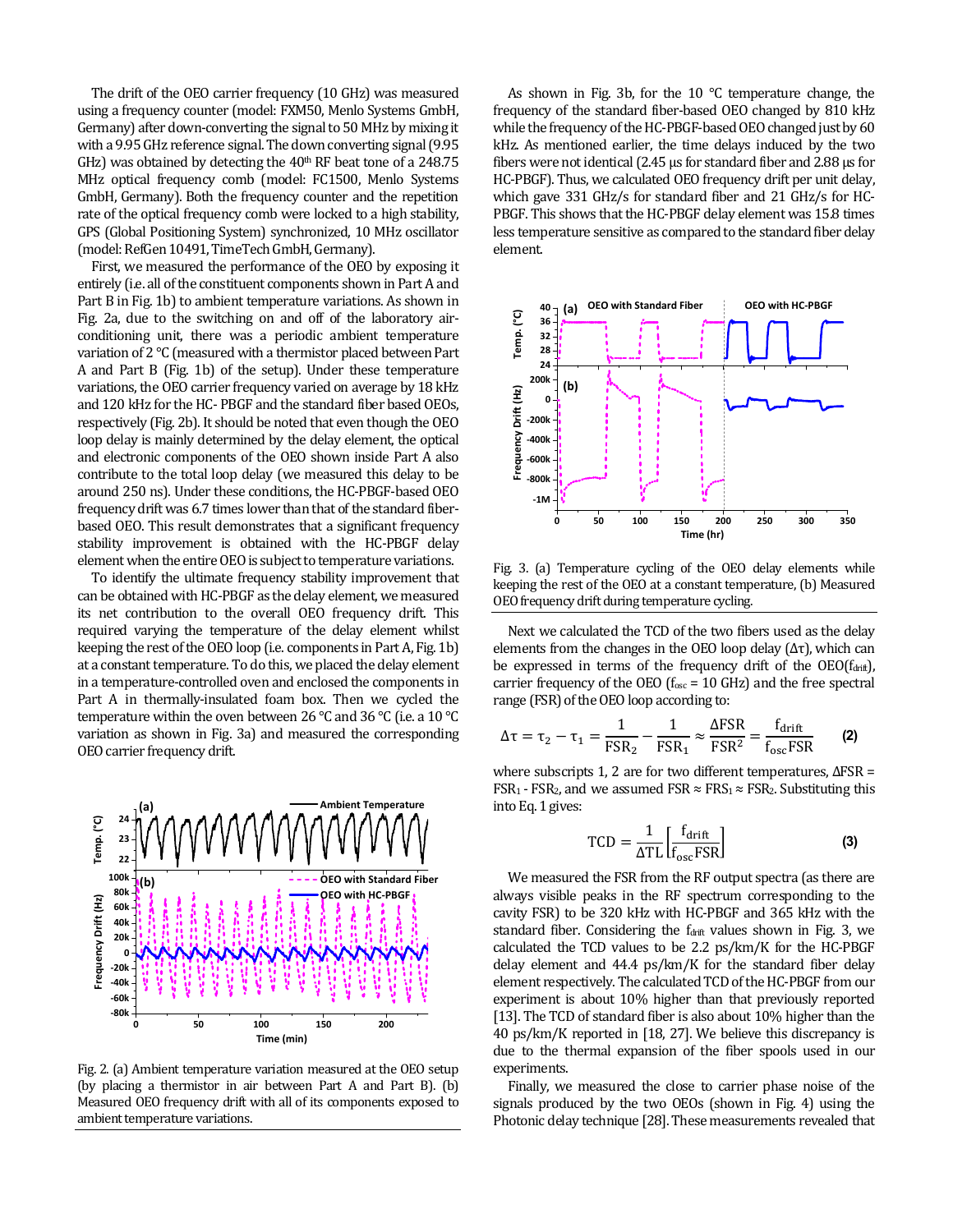the HC-PBGF-based OEO has higher phase noise at low offset frequencies as compared to the standard fiber-based OEO. Specifically, it is worse by 11 dB at a 1 kHz offset and 3 dB at a 10 kHz offset. This slight degradation is most likely due to the nonoptimized signal launch conditions into/from the HC-PBGF and standard fiber pigtails and scattering inside the HC-PBGF, resulting in multi-path interference leading to increased intensity noise [21] that degrades the phase noise [22] as discussed earlier.



Fig. 4. Close to carrier phase noise properties of the OEO with the two delay elements.

In conclusion, we have demonstrated an OEO employing a 860 m long HC-PBGF fiber. Our experimental results show that up to 15.8 times better temperature stability can be achieved by replacing standard fiber with HC-PBGF. The phase noise of the HC-PBGF-based OEO was slightly degraded as compared to that based on standard fiber. We expect the current performance to be significantly improved by optimizing launch/output coupling (e.g., by using better-matched mode field adapters) into/from HC-PBGF and by utilizing lower-scattering-loss, higher modal-purity HC-PBGFs [29] which are expected to be available in the near future.

From the thermally-induced frequency drift of the OEO signal, we have evaluated the fibre thermal coeficient of delay (TCD) of HC-PBGF. Our result, 2.2 ps/km/K, is about 10% larger than that reported in Ref. [13] in which the measurement was performed on significantly shorter samples (less than 20 m) which were not spun on fiber spools, suggesting that this slight difference could be due to expansion of the spool.

In our future work, we plan to exploit a recently-published HC-PBGF that has zero TCD [30].

**Funding.** We acknowledge support from the UK Engineering and Physical Sciences Research Council (EPSRC) through grants EP/K003038/1, EP/I061196X and EP/I01196X/1 (The Photonic Hyperhighway) also from the EU H2020 Program through grant agreement 682724, 'Lightpipe'. F. Poletti and N.V. Wheeler gratefully acknowledge support from the Royal Society University Research Fellow scheme.

**Acknowledgment**. The data for this work is accessible through the University of Southampton Institutional Research Repository (DOI: 10.5258/SOTON/D0056).

## **References**

- 1. L. Maleki, in *2012 European Frequency and Time Forum* (2012), p. 497.
- 2. X. Yao and L. Maleki, J. Opt. Soc. Am. B 13, 1725 (1996).
- 3. X. S. Yao and L. Maleki, IEEE J. Quant. Electron 36, 79 (2000).
- 4. I. Ozdur, D. Mandridis, N. Hoghooghi and P. J. Delfyett, J. Lightwave Technol. 28, 3100 (2010).
- 5. X. Yao and L. Maleki, Opt. Lett. 22, 1867 (1997).
- 6. W. Zhou and G. Blasche, IEEE Trans. Microw. Theory Tech. 53, 929 (2005).
- 7. A. B. Matsko, L. Maleki, A. A. Savchenkov and V. S. Ilchenko, J. Mod. Opt. 50, 2523 (2003).
- 8. K. Saleh, A. Bouchier, P. H. Merrer, O. Llopis and G. Cibiel, in *Proc. SPIE 7936, RF and Millimeter-Wave Photonics* (2011), paper 79360A.
- 9. D. Eliyahu, D. Seidel and L. Maleki, in *2008 IEEE International Frequency Control Symposium* (2008), p. 811.
- 10. D. Eliyahu, K. Sariri, J. Taylor and L. Maleki, in *Proc. SPIE 4998, Photonic Integrated Systems* (2003), p. 139.
- 11. D. Hou, X. P. Xie, Y. L. Zhang, J. T. Wu, Z. Y. Chen and J. Y. Zhao, Sci. Rep. 3, 3509 (2013).
- 12. Y. Zhang, D. Hou and J. Zhao J. Lightwave Technol. 32, 2408 (2014).
- 13. R. Slavík, G. Marra, E. N. Fokoua, N. Baddela, N. V. Wheeler, M. Petrovich, F. Poletti and D. J. Richardson, Sci. Rep. 5, 15447 (2015).
- 14. A. S. Daryoush, J. China Univ. Posts Telecommun. 16, 1 (2009).
- 15. G. Beck, L. Bigot, G. Bouwmans, A. Kudlinski, J. P. Vilcot and M. Douay, IEEE Photon. J 4, 789 (2012).
- 16. L. Zhang, V. Madhavan, R. P. Patel, A. K. Poddar, U. L. Rohde and A. S. Daryoush , in *IEEE MTT-S International Microwave and RF Conference* (2013), p. 1.
- 17. S. Blin, H. K. Kim, M. J. F. Digonnet and K. S. Gordon, J. Lightwave Technol. 25, 861 (2007).
- 18. H. Hartog, A. J. Conduit and D. N. Payne, Opt. Quant. Electron. 11, 265 (1979).
- 19. F. Poletti, N. V. Wheeler, M. N. Petrovich, N. Baddela, E. N. Fokoua, J. R. Hayes, D. R. Gray, Z. Li, R. Slavík and D. J. Richardson, Nat. Photon 7, 279 (2013).
- 20. P. Roberts, F. Couny, H. Sabert, B. Mangan, D. Williams, L. Farr, M. Mason, A. Tomlinson, T. Birks, J. Knight and P. Russel, Opt. Express 13, 236 (2005).
- 21. G. A. Cranch and G. A. Miller, Appl. Opt. 54, F8 (2015).
- 22. O. Okusaga, J. P. Cahill, A. Docherty, C. R. Menyuk, W. Zhou and G. M. Carter, Opt. Express 21, 22255 (2013).
- 23. N. Wheeler, M. Petrovich, R. Slavik, N. Baddela, E. Numkam Fokoua, J. Hayes, D. Gray, F. Poletti and D. Richardson, in *National Fiber Optic Engineers Conference, OSA Technical Digest* (Optical Society of America, 2012), paper PDP5A.2.
- 24. J. Wooler, S. Sandoghchi, D. Gray, F. Poletti, M. Petrovich, N. Wheeler, N. Baddela and D. Richardson, in *Workshop on Specialty Optical Fibers and their Applications* (Optical Society of America, 2013), paper W3.26.
- 25. Corning Incoperated, https://www.corning.com/media/worldwide/coc/ documents/PI1463\_07-14\_English.pdf.
- 26. J. Švarný, in *2010 12th Biennial Baltic Electronics Conference (BEC2010)* (2010), p. 231.
- 27. M. Bousonville, M. K. Bock, M. Felber, T. Ladwig, T. Lamb, H. Schlarb, S. Schulz, C. Sydlo, S. Hunziker, P. Kownacki and S. Jablonski, in *Beam Instrumentation Workshop 2012 (BIW2012)* (2012), paper MOPG033.
- 28. E. Rubiola, E. Salik, S. Huang, N. Yu and L. Maleki, J. Opt. Soc. Am. B. 22, 987 (2005).
- 29. F. Poletti, Opt. Express 22, 23807 (2014).
- 30. E. Numkam Fokoua, M. N. Petrovich, . T. Bradley, F. Poletti, D. J. Richardson and R. Slavík, Optica (to be published)